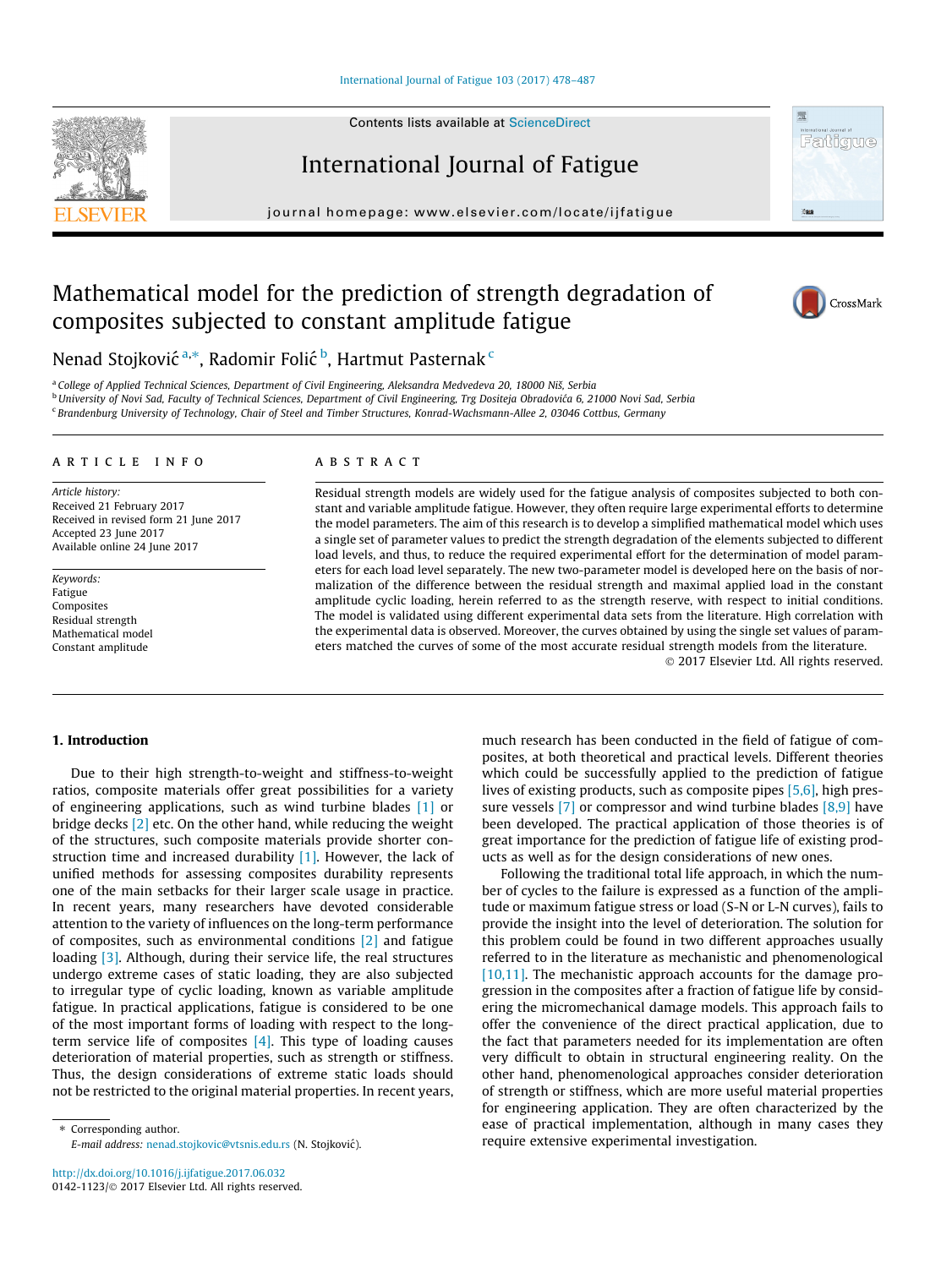There has been a large number of studies on the stiffness reduction with increasing number of loading cycles. Most of the models proposed in the literature considered specific stress state, stress ratio and layup, e.g.  $[12-16]$ , which was the main setback for their further implementation. By coupling the normalized residual strength [\[17\]](#page-8-0) and normalized fatigue life [\[18\]](#page-8-0) models proposed by Harris and co-workers, Shokrieh and Lessard [\[19\]](#page-8-0) developed a general residual material property degradation model, which was the first model capable of simulating the behaviour of unidirectional ply under multiaxial loading and arbitrary stress ratio. This model considered the gradual degradation of both strength and stiffness. Based on it, the same authors later developed technique called progressive fatigue damage modeling [\[20\]](#page-8-0) which was a combination of failure criteria and degradation rules. A similar principle was later used in [\[21\]](#page-8-0) for developing a residual stiffness model for cross-ply laminates in all material directions using a new fatigue life measure, proposed in [\[22\]](#page-8-0).

Residual strength models are widely used for the fatigue life prediction of the fibre-reinforced polymer composites. They are originally developed for prediction of strength degradation under constant amplitude fatigue loading and later extended to variable amplitude fatigue. Furthermore, the advantage of these models is that residual strength could be used for the design in the case of extreme overloads that structures could experience in their service life, while they are undergoing regular cycles of loading during their normal service.

The philosophy of constant amplitude residual strength models is illustrated in Fig. 1, and will be explained here briefly. The damage accumulation in material occurs during the constant amplitude fatigue loading. The main parameter for assessing the damage level is the remaining static strength (residual strength),  $S_R$ . The damage accumulation leads to deterioration of the residual strength, proportional to the increasing number of cycles, n. When the residual strength becomes equal to the maximum load in the cycle, the structural element fails, and the number of cycles is equal to the fatigue life, N.

In the literature, residual strength models have been classified in different ways: probabilistic or deterministic, linear or nonlinear, sudden death or wear-out. Both deterministic and probabilistic models were introduced at approximately the same time, in early seventies. While investigating the fatigue of glass chopped strand mat/polyester resin specimens in [\[23\],](#page-8-0) Owen and Howe proposed the residual strength model as a quadratic function of the ratio of endured number of cycles and the fatigue life. Halpin et al. [\[24\],](#page-8-0) proposing the probabilistic approach, derived a three parameter Weibull function describing the residual strength. Broutman and Sahu [\[25\]](#page-8-0) defined residual strength as a linear function of a



number of cycles or fractional life. Hahn and Kim assumed the change of the residual strength to be described by the rate-type function, and proposed a new probabilistic approach [\[26\]](#page-8-0). The residual strength approach was subsequently accepted for the characterization of deterioration levels in composites, resulting in the proposal of various new models [\[17,19,27–34\]](#page-8-0). This approach served as a basis for predicting the fatigue life for variable amplitude loading. Schaff and Davidson, using a constant amplitude residual strength model, proposed a procedure for predicting the fatigue life of composites under two stress level and fatigue spectrum [\[35,36\].](#page-8-0)

With the exception of the Broutman and Sahu's model [\[25\],](#page-8-0) all of the abovementioned residual strength models require experimental data for obtaining specific parameter values. The more model parameters there are, the larger experimental data set is required. In real life, structures are subjected to randomly ordered loading spectra, that consist of many different load levels. Utilization of the residual strength models for prediction of the fatigue life of structures subjected to such types of loading requires the knowledge of model parameters for each load level in the spectrum. Obtaining these parameters could be time and money consuming. In the past, some efforts were made to reduce the amount of experimental data required for determining the residual strength model parameters at different load levels of loading spectrum. The model and procedure that Schaff and Davidson proposed in [\[36\]](#page-9-0) aimed to reduce the number of tests. Their oneparameter mathematical model correlated well with the experimental data used for validation, but failed to produce the curves for describing some of the different degradation trends reported later in the literature [\[37–40\].](#page-9-0) Starting from the same mathematical model, Shenoy et al. [\[10\]](#page-8-0) utilized the normalization principle, in order to establish the same parameter for all load levels. The alternative for the fast determination of the fatigue life without performing residual strength tests, based solely on S-N curves, is the application of Palmgren-Miner cumulative damage rule [\[41\].](#page-9-0) Because of its simplicity and the fact that it does not require any other tests apart from obtaining S-N curves, this rule represents a powerful tool for practical engineering application, e.g. [\[42,43\]](#page-9-0). The main flaw of this model was the questionable conservatism of its predictions, which led to the development of other types of cumulative damage rules, such as isodamage lines [\[44\].](#page-9-0) However, despite the fact that it generates non-conservative results in some cases, even nowadays it serves as a baseline against which most of the approaches for the prediction of fatigue life of materials subjected to variable amplitude loading are compared [\[38\].](#page-9-0)

The aim of this research is to develop the simplified mathematical model which could use single parameter values for predicting of the strength degradation of the elements subjected to different load levels; and thus reduce the required experimental effort for determination of the model parameters for each load level. Its derivation follows two main principles. The first applies to degradation curves which at different load levels should be modified so as to be represented with a single curve, achieved by following the normalization principle. The second principle applies to the new model which should be able to produce different shapes of degradation curves, in order to describe different strength degradation trends reported in the literature. The new two-parameter equation is developed based on the normalization of the difference between the residual strength and maximal applied load in the constant amplitude cyclic loading, herein referred to as the strength reserve, with respect to initial conditions. It considers only the constant amplitude fatigue, but offers the possibility of being expanded to the variable amplitude fatigue. The model is validated by using different experimental data sets from the liter-Fig. 1. Residual strength model philosophy. **ature, which are detailed in the next section**.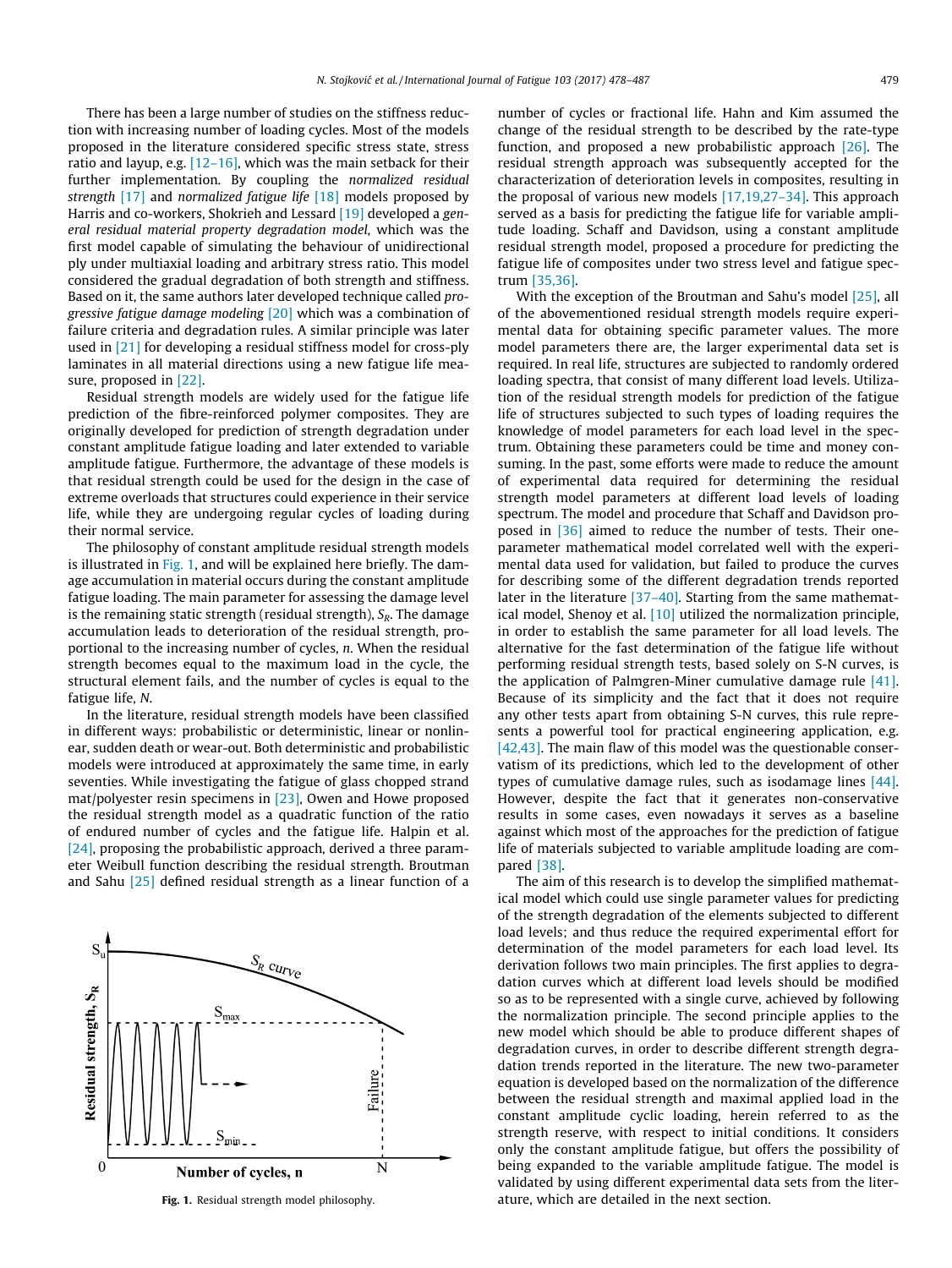## <span id="page-2-0"></span>2. Experimental data

The experimental data for validation of the model are taken from the Refs. [\[37–39\].](#page-9-0) In this section, the information about materials of the tested samples and the datasets will be summarized. More detailed information on the test procedure, manufacturing of the samples and test conditions can be found in those references.

Anderson and Korsgaard [\[37\]](#page-9-0) investigated the fatigue behaviour of the glass fibre reinforced polyester typically used as a wind turbine blade material. It was produced by hand lay-up, and comprised chopped strand mat, unidirectionally reinforced. Fabric layers were in the following sequence: /CSM, fabric, (CSM, UD)<sub>2</sub>/<sub>S</sub>, with orthophthalic polyester (Norpol 410M910) resin. Constant amplitude fatigue tests were performed with the stress ratio R = 0.1 and the frequency of 17 Hz. The S-N curve was fitted to experimental data and the obtained equation was  $logN = 10.9 0.019*$ S. The residual strength dataset consists of 66 test results at six different levels, with different fractions of constant amplitude fatigue life before tensile tests for all stress levels, and under the same conditions as in fatigue tests. This dataset was chosen to represent the initial drop of static strength, as it contains six fractions of fatigue life between 6% and 17%. On the other hand, at the stress level of 284 MPa, the test results are available for four different life fractions distributed between 17% and 82%, which can serve to evaluate the model's prediction of degradation at a late period of fatigue life.

The experimental investigation published by Post et al. [\[38\]](#page-9-0) was performed on pseudoquasi-isotropic laminate manufactured by Northrop Grumman, consisting of 10 layers of Vetrotex 324 woven roving, with the 5:4 bias in the warp direction and the [0/ +45/90/45/0]s layup. The matrix used was Dow Derakane 510A vinyl-ester resin. The dataset consists of 20 tensile strength tests, 88 constant amplitude fatigue tests and 189 residual strength tests. Constant amplitude fatigue tests were performed at six stress levels with the obtained median number of cycles between 900 and 1.5 million. The residual strength tests were performed at five fractions of fatigue life at each stress level. The targeted fractions were 10%, 30%, 50%, 60% and 70% of the fatigue life. Actual numbers of cycles were rounded, which resulted in differences of life fractions at each stress level. Consequently, 15 different life fractions at 3 different load levels are available, rather evenly distributed between 9% and 93% of fatigue life. The data set is very convenient for examination of the model's accuracy in prediction of strength degradation trend in the middle part of the fatigue life. Both constant amplitude fatigue and residual strength tests were performed with the stress ratio  $R = 0.1$  and frequency of 10 Hz. In some residual strength tests premature failure was reported and these samples were not taken into consideration either in Ref. [\[38\]](#page-9-0) or in this study.

Philippidis and Passipoularidis [\[39\]](#page-9-0) performed the tests on glass/epoxy laminate consisting of 4 unidirectional plies at a layup, used in the manufacturing of wind turbine rotor blades. Static strength dataset consists of 26 test values. Constant amplitude fatigue tests were conducted with the stress ratio  $R = 0.1$ , and the frequency was not kept constant for the various stress levels. The S-N curve fitted to the experimental data was given by the equation logN = 24.64–11.06logS. The residual strength tests dataset consists of 74 test results at three different stress levels. The life fractions of residual strength tests were approximately 20%, 50% and 80% for all stress levels. This set of data was chosen for investigation because the developed model could use a relatively small number of life fractions for evaluation of the strength reduction trend and gave good prediction for all load levels.

The mechanical properties of the composite specimens from Refs. [\[37–39\]](#page-9-0) are given in Table 1. All the experimental data from

#### Table 1

Mechanical properties of composite specimens from Refs. [\[37–39\].](#page-9-0)

| Reference                          | Longitudinal<br>modulus [GPa] | Tensile strength<br>[MPa] |
|------------------------------------|-------------------------------|---------------------------|
| Andersons & Korsgaard [37]         | 30.0                          | 672                       |
| Post et al. [38]                   | 25.2                          | 333                       |
| Philippidis & Passipoularidis [39] | 14.1                          | 113                       |

fatigue life and residual strength tests were obtained under tensile cyclic loading with constant stress ratio  $(0 \lt R \lt 1$  and  $R = const)$ .

## 3. Normalized Strength Reserve Model (NSRM)

The new mathematical model is developed in order to investigate the possibility of defining material parameters independent of load level. Following the standard principle of normalizing residual strength with respect to static strength and endured number of cycles with respect to fatigue life, it was found that normalized curves could not coincide, i.e. could not have the same parameter values. The explanation and solution of this problem is given in this section.

In Fig. 2, residual strength plots are given for arbitrary three load levels, where  $S_{max1} > S_{max2} > S_{max3}$ . The residual strength  $S_R$  $(Eq. (1))$  is considered to be a function of endured number of cycles, n, maximum cyclic stress or load,  $S_{max}$ , static strength,  $S_u$ , and fatigue life, N:

$$
S_R = f(n, S_{\text{max}}, S_u, N) \tag{1}
$$

It is a monotonically decreasing function which is equal to  $S<sub>u</sub>$  for the unloaded specimen (n = 0) and  $S_{max}$  at the moment of failure (n = N). Normalization of residual strength and endured number of cycles is given by the Eqs.  $(2)$  and  $(3)$ 

$$
S_{R,n,i} = \frac{S_{R,i}}{S_u},\tag{2}
$$

$$
n_{n,i} = \frac{n_i}{N_i},\tag{3}
$$

where  $S_{R,n,i}$  is normalized residual strength and  $n_{n,i}$  is fractional life (normalized number of cycles with respect to fatigue life) of the arbitrary (i-th) stress level.

Normalized residual strength curves of the three arbitrary load levels are illustrated in [Fig. 3.](#page-3-0) The three curves could theoretically coincide only if  $S_{max1} = S_{max2} = S_{max3}$ , which is not the case. This problem can be circumvented without derogation from the nor-

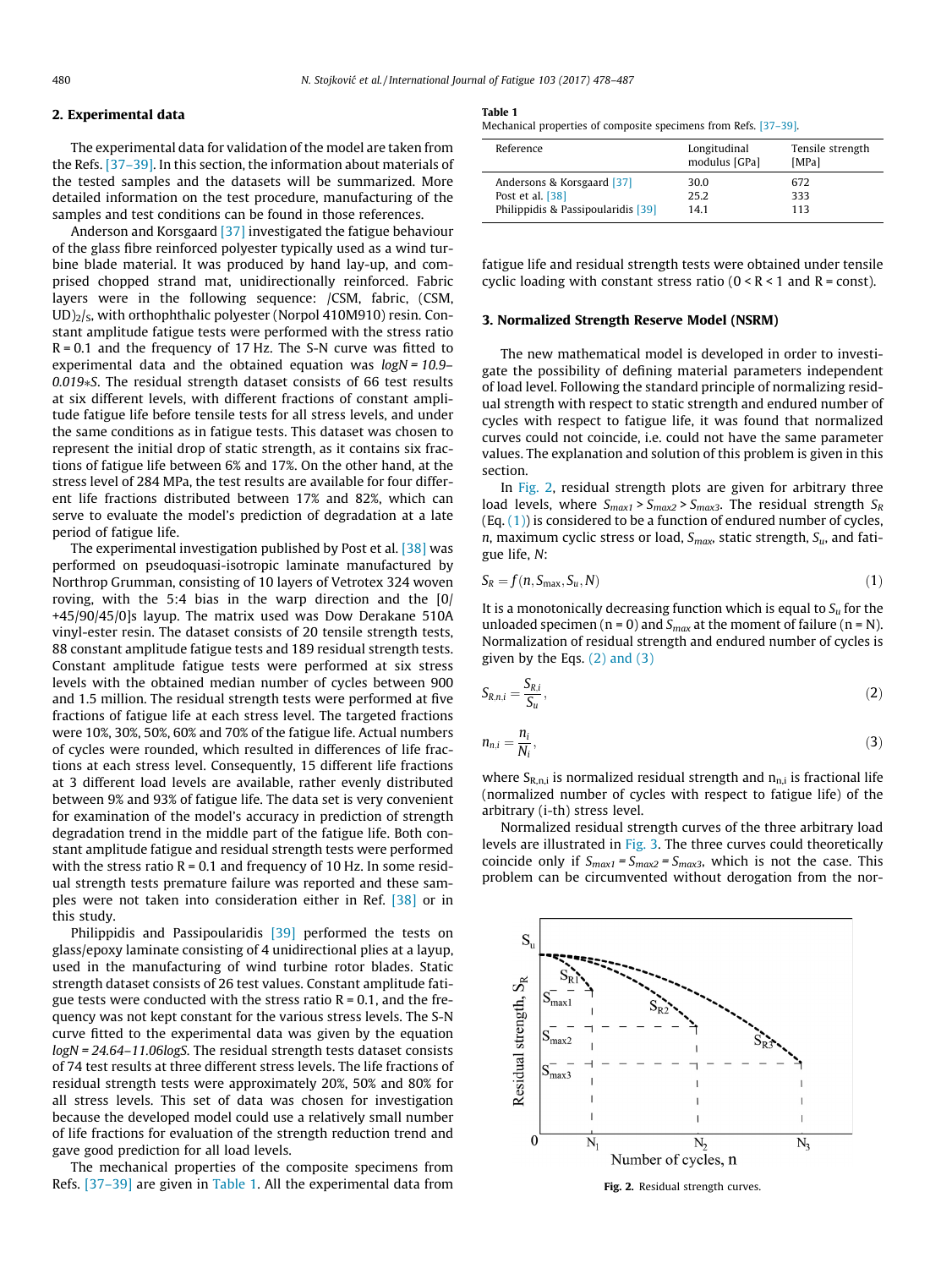<span id="page-3-0"></span>

Fig. 3. Normalized residual strength curves.

malization principle. Prerequisite for this assumption is that the curves must fulfill the same boundary conditions. In order to develop the model that could satisfy such boundary conditions, we start with residual strength equation that is proposed by Schaff and Davidson [\[35\]](#page-8-0):

$$
S_R = S_u - (S_u - S_{\text{max}})n_n^{\alpha},\tag{4}
$$

where  $\alpha$  is the strength degradation parameter which can be determined by fitting the curve to experimental data. We observe the difference between residual strength and maximum stress, called the strength reserve  $(S_{res})$ . Starting from Eq. (4), the strength reserve can be expressed by the Eq. (5), which is represented in Fig. 4.

$$
S_{res} = S_R - S_{\text{max}} = [S_u - (S_u - S_{\text{max}})n_n^{\alpha}] - S_{\text{max}}
$$
(5)

By applying the basic mathematical transformation, Eq. (5) can be rewritten in the form of:

$$
S_{res} = (S_u - S_{\text{max}})(1 - n_n^{\alpha})
$$
\n<sup>(6)</sup>

Eq. (6) satisfies the conditions that at the beginning ( $n=0$ ) strength reserve has the value of  $S_u$ - $S_{max}$  and at the end ( $n = N$ ) it is equal to 0 (see Fig. 4), since there is no reserve of strength left and the sample fails. Here the principle of normalization can be applied. If the strength reserve curves for different load levels  $S_{res,i}$  are normalized with respect to the initial strength reserve, given by the Eq. (7), the obtained curves, herein referred to as "normalized strength reserve" curves,  $S_{res,n,i}$  (Fig. 5), could be formulated by the Eq. (8):

$$
S_{res,i}^{ini} = S_u - S_{\text{max},i},\tag{7}
$$

$$
S_{res,n,i}=1-n_{n,i}^{\alpha,i},\tag{8}
$$



Fig. 4. Strength reserve and residual strength curves.



Fig. 5. Normalized strength reserve.

where  $S_{res,n,i}$  is initial normalized strength reserve,  $n_{n,i}$  is the fractional life and  $\alpha_i$  is model parameter for the i-th load level.

These curves can coincide since they fulfill the same boundary conditions, i.e. the value at the beginning of the cyclic loading  $(n_n = 0)$  is 1 and the value at the moment of failure  $(n_n = 1)$  is 0. In this case, the value of parameter  $\alpha$  must be the same for all load levels.

Using Eq. (8), the same shapes of strength degradation curves could be represented as in the case of Schaff and Davidson's model [\[35\]](#page-8-0) (decreasing and concave up or concave down). Philippidis and Passipoularidis [\[39\]](#page-9-0) analyzed the data from different sources and reported that in many cases the tests showed an initial decrease of strength followed by slow degradation in the middle part and steep degradation at the end of the fatigue life. In order to represent this type of degradation trend, a new parameter  $\beta$  is introduced into the Eq. (8). Finally, the new model, termed normalized strength reserve model (NSRM), is given by the following expression:

$$
S_{res,n} = (1 - n_n^{\alpha})^{\beta} \tag{9}
$$

The significance of the additional parameter is illustrated in [Fig. 6,](#page-4-0) where the shape of the strength degradation is shown for different values of parameters  $\alpha$  and  $\beta$ . It is shown that the Eq. (9), depending on the parameters, can describe most of the strength degradation behaviour that is reported in the literature: linear degradation; sudden drop at the end of life; and initial drop followed by slow degradation and sudden drop at the end. When parameter  $\beta$  is equal to 1, the model corresponds to the residual strength model given by Schaff and Davidson [\[35\]](#page-8-0), and if both parameters are equal to 1 it corresponds to the model of Broutman and Sahu [\[25\].](#page-8-0)

The parameters  $\alpha$  and  $\beta$  can be obtained in two ways. The first is to transform the experimental residual strength data to normalized strength reserve data (NSRM data) using Eq.  $(10)$ , and then fit the Eq.  $(9)$  to the transformed data. The second way is to fit the Eq. (11), which gives the residual strength curve that corresponds to the NSRM model, to the residual strength data.

$$
S_{res,n} = \frac{S_R - S_{\text{max}}}{S_u - S_{\text{max}}} \tag{10}
$$

$$
S_R = S_{\text{max}} + (S_u - S_{\text{max}})(1 - n_n^{\alpha})^{\beta}
$$
 (11)

## 4. Results and discussion

In this section, the model's ability to accurately predict a monotonic strength degradation according to the experimental data is evaluated. Validating the model addresses two issues. The first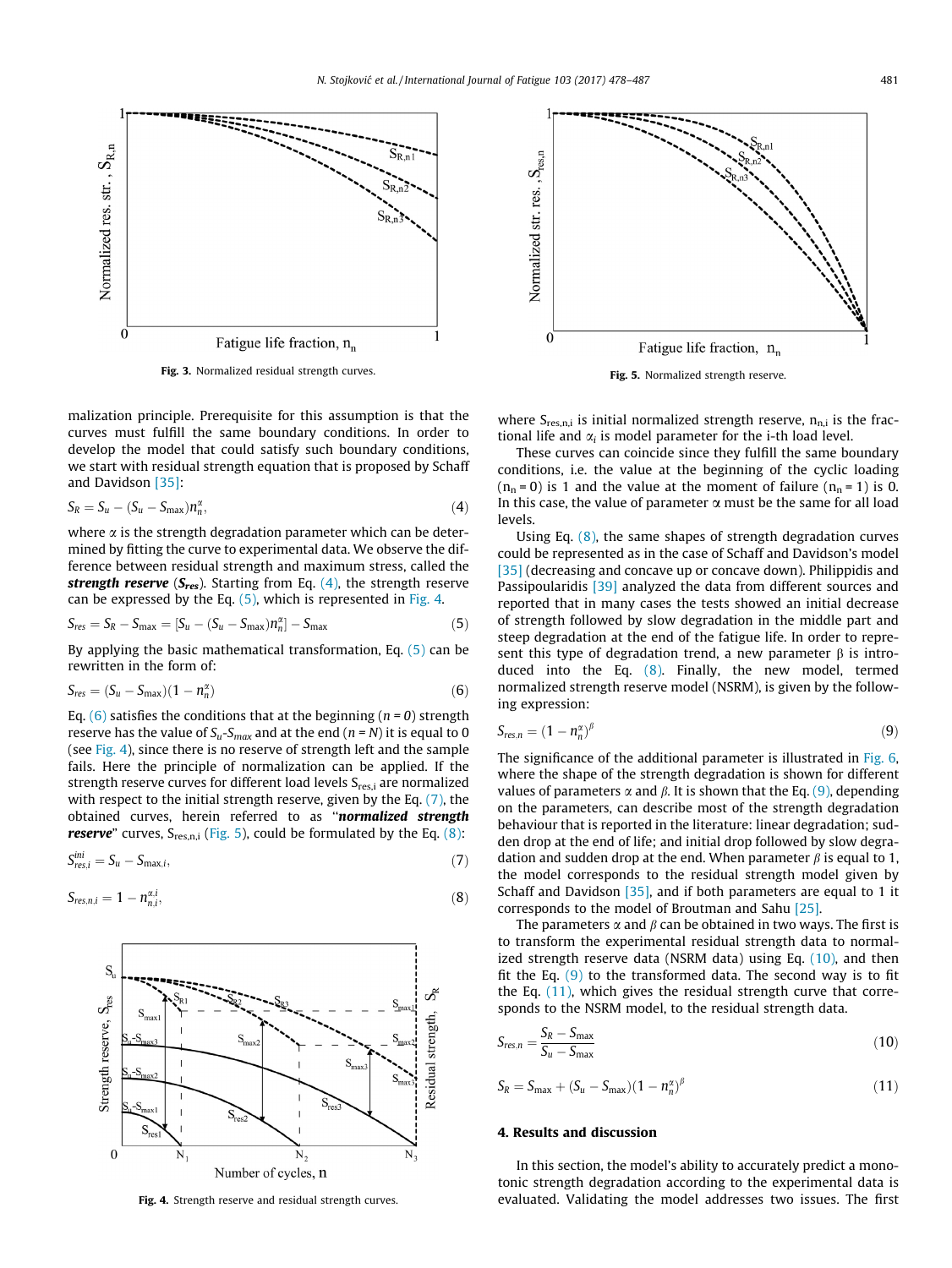<span id="page-4-0"></span>

Fig. 6. The influence of the parameters  $\alpha$  and  $\beta$  on the shape of the NSRM curve.

issue reassesses the assumption that the NSRM data tend to be at the same curve, i.e. the same parameters can describe strength degradation process regardless of stress level. The second issue considers the suitability of the developed model for prediction of general strength degradation trend in composites investigated in selected references. Therefore, the model is applied to the experimental data described in the Section [2.](#page-2-0) The results are presented in two different diagram types. The first one, the NSRM diagram, shows the normalized strength reserve vs. normalized number of cycles. The second one, residual strength diagram type, shows residual strength vs. endured number of cycles (logarithmic scale). The NSRM diagram is used to investigate the coincidence of experimental NSRM data obtained at different load levels, and both of them are used to evaluate the success in describing degradation trends.

The mean values of residual strength tests from [\[37\]](#page-9-0) at different stress levels are transformed into normalized strength reserve data using Eq. [\(9\).](#page-3-0) The NRSM curve is fitted to the generated data using regression analysis and the resulting model parameters are  $\alpha$  = 0.489 and  $\beta$  = 0.290, with R<sup>2</sup> = 0.92. The NSRM data together with the prediction curve are shown in Fig. 7. Using the resulting model parameters, the corresponding residual strength curves are derived and shown in [Fig. 8](#page-5-0). The residual strength curves are



Fig. 7. NSRM diagram - prediction vs. experimental data from [\[37\]](#page-9-0).

plotted for each stress level separately because of the low visibility of a large agglomerate of data points in the first part of fatigue life.

The NSRM data are obtained for all residual strength data from [\[38\]](#page-9-0). The mean values of each set of data of the same life fraction and load level are plotted in the [Fig. 9](#page-5-0), together with the NSRM prediction curve. The parameters are obtained in the same way as in the case of the first data set and are as follows:  $\alpha = 0.217$  and  $\beta$  = 0.280, with R<sup>2</sup> = 0.80. The corresponding residual strength curves for each load level are obtained and plotted together with the experimental data in the [Fig. 10.](#page-5-0)

As in the previous two cases, the NSRM curve is fitted to the experimental data from [\[39\]](#page-9-0). The obtained parameters are:  $\alpha$  = 0.615 and  $\beta$  = 0.375, with R<sup>2</sup> = 0.88. The plots of the NSRM curve and the corresponding residual strength curve are given in [Figs. 11](#page-5-0) [and 12](#page-5-0) respectively.

In Figs. 7, 9 and 11, where the comparison is given of the experimental NSRM data with the curves fitted using developed model; it is shown that the experimental data points lie in the vicinity of fitted curves. This is also supported with the high value of  $\mathbb{R}^2$ , which is used as a quantitative measure of the goodness of fit. For the regression analysis and determination of  $R^2$  values, the mean values of the residual strength are used, since the residual strength data are very scattered. This actually raises the question of whether probabilistic models should be preferred over deterministic ones. For all three datasets calculated  $\mathbb{R}^2$  is between 0.8 and 0.9. Additionally, after obtaining parameters  $\alpha$  and  $\beta$ , the goodness of fit of corresponding residual strength curves are evaluated for each stress level separately ([Figs. 8, 10 and 12](#page-5-0)). The curves are plotted using the same parameters obtained by fitting NSRM curves to the experimental data. In the case of the Ref. [\[38\]](#page-9-0) dataset, the calculated values of  $\mathbb{R}^2$  are 0.88, 0.86 and 0.87 for 174 MPa, 147 MPa and 120 MPa respectively. For the experimental dataset taken from [\[39\]](#page-9-0)  $\mathbb{R}^2$  is 0.91, 0.83 and 0.82 for 78.3 MPa, 63.6 MPa and 48.5 MPa respectively. The high values of  $\mathbb{R}^2$ , as well as visual observation suggest that the curves obtained by applying developed mathematical model correlate very well with the experimental data, and it could be used for predicting the strength degradation after partial fatigue. Hence, the unique model parameters values, obtained by fitting the NSRM curve to the entire data-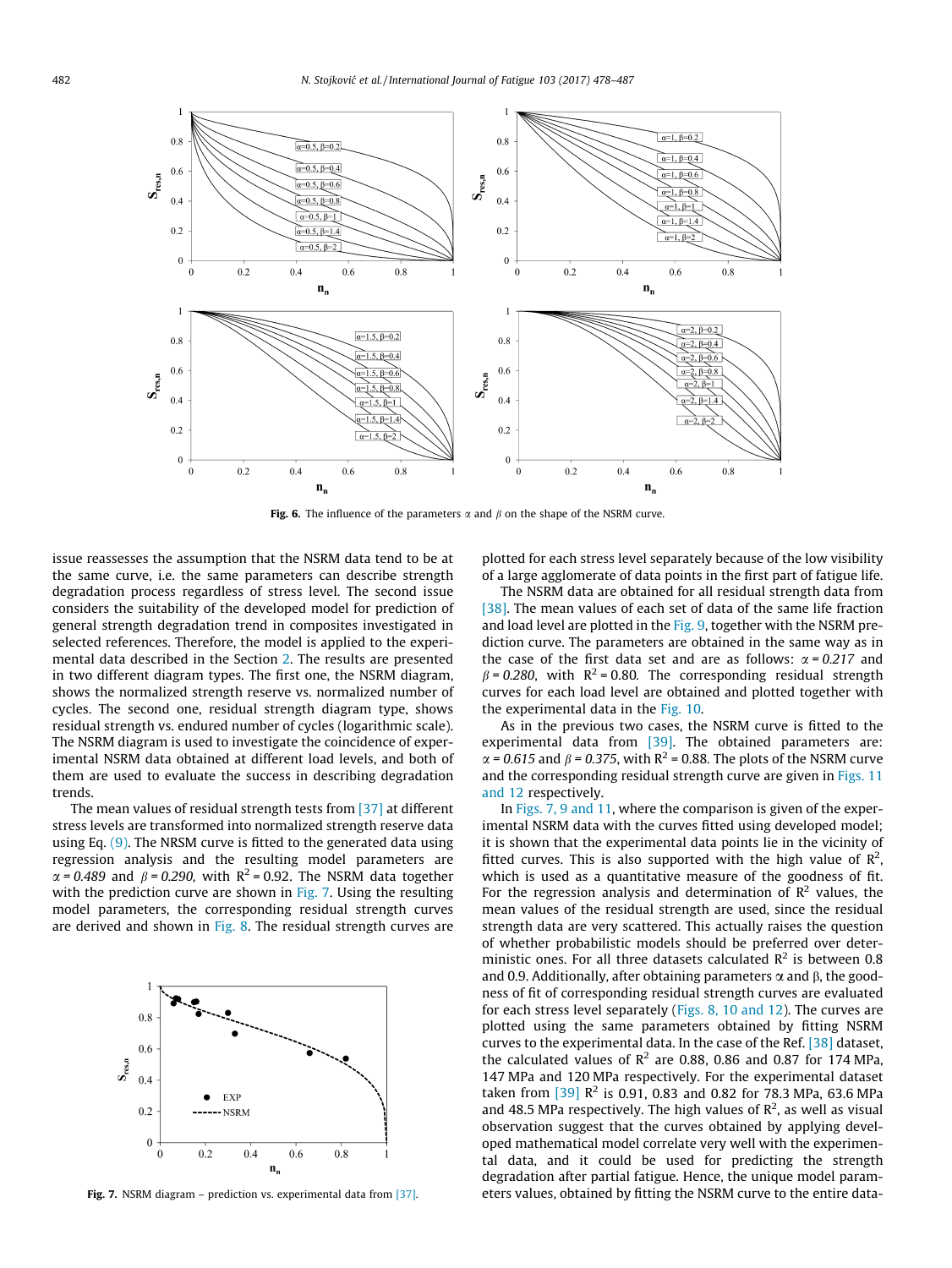<span id="page-5-0"></span>

Fig. 8. The residual strength diagram - prediction vs. experimental data from [\[37\].](#page-9-0)



Fig. 9. NSRM diagram – prediction vs. experimental data from [\[38\]](#page-9-0).



Fig. 10. The residual strength diagram – prediction vs. experimental data from  $[38]$ .

set (transformed residual strength data of all load levels), could successfully predict strength degradation at each load level separately. This fact is very significant, as it allows the assumption that the single set of parameters could be used to predict the strength degradation of samples subjected to the arbitrary load level at the specific range, supposing that the S-N curve was already formulated and the stress ratio remains the same. Thus, the experimental effort for the analysis of a relatively large number of load levels of certain load spectrum could be reduced to only a few load levels.



Fig. 11. NSRM diagram – prediction vs. experimental data from [\[39\].](#page-9-0)



Fig. 12. The residual strength diagram - prediction vs. experimental data from [\[39\].](#page-9-0)

Observing the trend of strength degradation, it might be noticed that the fitted curves exhibit some differences for all three datasets. In [Fig. 7](#page-4-0) the curve shows some initial loss of strength reserve, i.e. the residual strength, at the beginning of the fatigue life (in the first 5%–10%). This is followed by the slower degradation rate until 80%–90% of the fatigue life is reached, when the degradation rate increases with the very rapid loss of the last 40% of strength reserve in the last 5% of the fatigue life. In the case of the experimental results from Ref. [\[38\]](#page-9-0) (Fig. 9), the prediction curve shows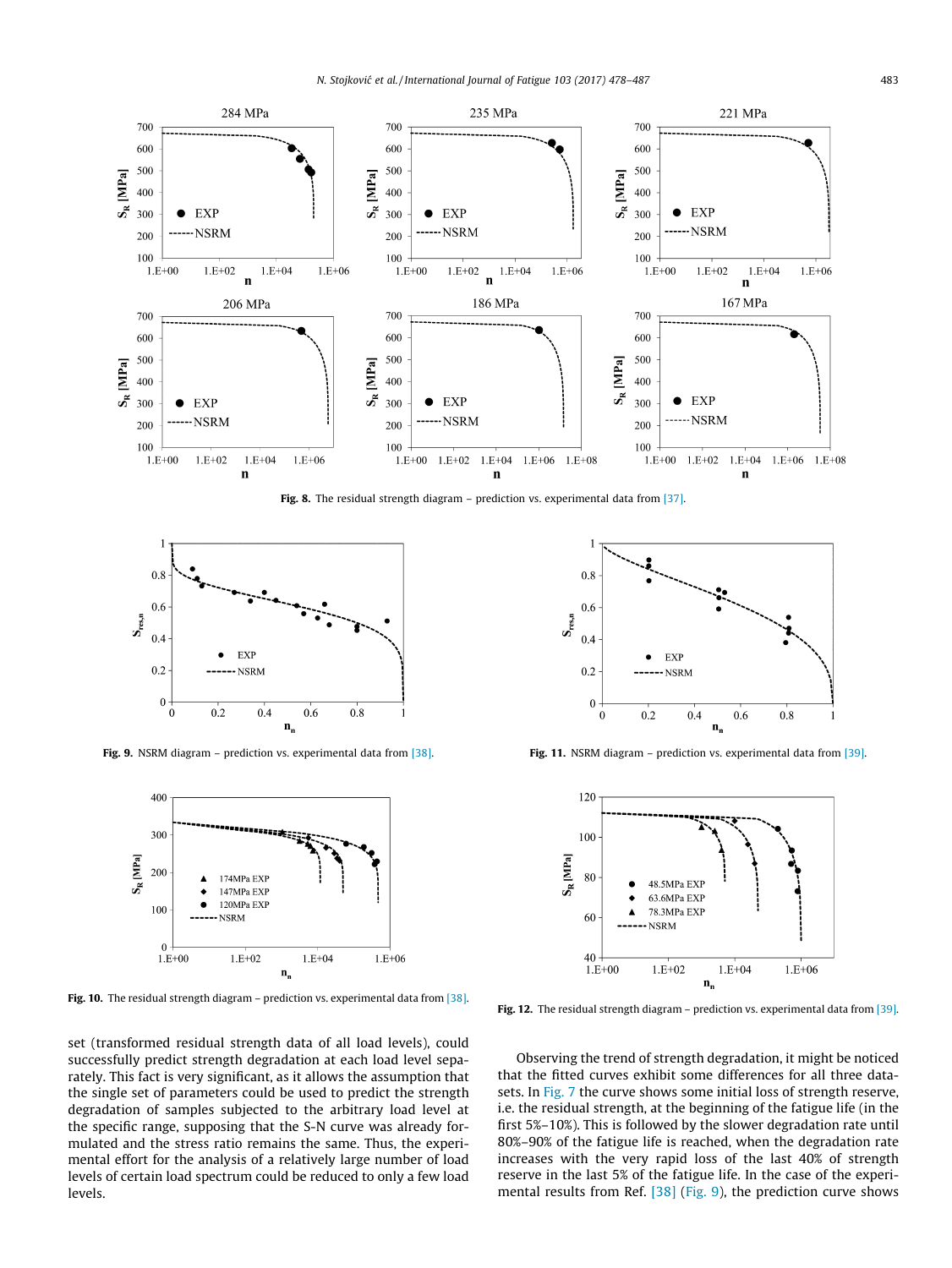<span id="page-6-0"></span>substantial loss of strength reserve at the very beginning of the fatigue life, after a small number of loading cycles. The initial drop is followed by much slower degradation and a much shallower slope of the curve. In the last 5%–10% of the fatigue life degradation accelerates considerably and, as in the previous case, a very rapid loss of strength occurs at the end of the fatigue life. Unlike the first two cases, the NSRM curve in [Fig. 11](#page-5-0) shows no significant drop of strength reserve at the beginning of the fatigue life. The degradation is almost linear until the last 10–15% of the fatigue life, when it significantly increases. Based on the experimental results from [\[37\]](#page-9-0) and [\[38\]](#page-9-0) and corresponding prediction curves it could be concluded that the findings of Philippidis and Passipoularidis [\[39\]](#page-9-0) are correct: that certain composites subjected to the cyclic loading suffer initial loss of strength after which the degradation rate becomes lower and then suddenly increases in the last part of the fatigue life. This justifies the introduction of parameter  $\beta$ , because combining the initial loss and sudden decrease of the strength (or strength reserve) could not be described within a single parameter. The sudden failure could be represented using a high value of single parameter  $\alpha$  (Eq. [\(8\)](#page-3-0)), but it implies very slow preceding degradation. D'Amorre et al. have reported this kind of failure in their research [\[33\]](#page-8-0), but because there were no experimental results at the beginning fractions of the fatigue life, the initial drop of strength could not be taken into consideration. One problem of the two parameter models is that they need data of the fractions at the beginning and the end of the fatigue life in order to represent the right shape of strength degradation. On the other hand, sometimes at the higher fractions of fatigue life the number of cycles could fall in the scatterband of the fatigue life for tested load level and premature failure could occur. This was the case in the experimental results from Ref. [\[37\]](#page-9-0).

## 5. Comparison with the models from literature

The model developed here is compared with different models available in the literature, which are given in Table 2. This is done in order to evaluate the accuracy of the developed model in predicting strength degradation with the same parameters for all load levels. The available models are applied to the experimental data from [\[38\]](#page-9-0) and [\[39\]](#page-9-0). In the case of the NSRM model the parameters are obtained using the whole experimental data set. They are calculated by fitting Eq.  $(9)$  to the NSRM data transformed from residual strength data using Eq.  $(10)$ . These parameters are later used for calculating the residual strength curve applying the Eq. [\(11\).](#page-3-0) For all other models, the parameters are obtained for each load level separately, in order to achieve the best possible fit, although it is seen that in some cases they do not differ much. All parameter values are obtained by applying regression analysis, and given in Table 2. The comparison of the developed model, more precisely the corresponding residual strength curves, with the most widely used models from the literature, is given in [Fig. 13.](#page-7-0)

Comparing the curves with experimental data, makes it clear that not all of the models correctly describe degradation trends of the selected data. When the strength as monotonically decreasing function of the number of cycles that starts from static strength and ends with the strength equal to maximum load of the applied load level is considered, it becomes evident that the strength degradation of the observed materials is nonlinear. In [\[39\],](#page-9-0) the authors argued for the use of nonlinear models with parameters to be determined by experimental investigation. They proposed the linear BS model to be used to predict the residual strength, since it does not require experimental results and was always on the safe side for the experimental data used in their research. How-ever, in the case of the experimental results from [\[38\],](#page-9-0) up to one third of the fatigue life, it is shown in [Fig. 13](#page-7-0) that this model is not on the safe side. SD and HA models show a similar kind of strength degradation with the increasing degradation rate from the beginning to the end of the fatigue life. In the case of the results from [\[38\]](#page-9-0) they do not differ much from the BS model prediction, but in the case of the results from [\[39\]](#page-9-0) they predict a higher residual strength than the linear model. However, in both cases, all of these three models fail to represent the right shape of the curve, i.e. the degradation trend. On the other hand, comparison with

#### Table 2

NSRM and residual strength models and obtained parameters for the experimental data from [\[38\]](#page-9-0) and [\[39\].](#page-9-0)

| Reference                                     | Denotation  | Equation                                                                                                                                 | $[38]$                       |                  | [39]             |                  |  |
|-----------------------------------------------|-------------|------------------------------------------------------------------------------------------------------------------------------------------|------------------------------|------------------|------------------|------------------|--|
|                                               |             |                                                                                                                                          | Smax                         | $\alpha, \beta$  | Smax             | $\alpha, \beta$  |  |
| Eq. $(11)$                                    | <b>NSRM</b> | $S_R = S_{\text{max}} + (S_u - S_{\text{max}}) \left[ 1 - {n \choose N}^{\alpha} \right]^{\beta}$                                        | $\alpha = 0.217$             | $\beta = 0.280$  | $\alpha = 0.615$ | $\beta = 0.375$  |  |
| Hashin Ref. [31]                              | <b>HA</b>   | $S_R^{\alpha} = S_{\mu}^{\alpha} - (S_{\mu}^{\alpha} - S_{\text{max}}^{\alpha})(\frac{n}{N})$                                            | 120 MPa                      | $\alpha = 2.57$  | 48.5 MPa         | $\alpha$ = 3.72  |  |
|                                               |             |                                                                                                                                          | 147 MPa                      | $\alpha$ = 1.67  | 63.6 MPa         | $\alpha$ = 5.09  |  |
|                                               |             |                                                                                                                                          | 174 MPa                      | $\alpha$ = 2.06  | 78.3 MPa         | $\alpha$ = 6.85  |  |
| Schaff & Davidson Ref. [35]                   | SD          | $S_R = S_u - (S_u - S_{\text{max}})(\frac{n}{N})^{\alpha}$                                                                               | 120 MPa                      | $\alpha$ = 1.43  | 48.5 MPa         | $\alpha$ = 1.77  |  |
|                                               |             |                                                                                                                                          | 147 MPa                      | $\alpha$ = 1.10  | 63.6 MPa         | $\alpha$ = 2.03  |  |
|                                               |             |                                                                                                                                          | 174 MPa                      | $\alpha$ = 1.19  | 78.3 MPa         | $\alpha$ = 1.84  |  |
| PP<br>Phillipidis & Passipoularidis Ref. [39] |             | $S_R = S_u - (S_u - S_{\text{max}})(\frac{n}{N})^{\alpha \cdot \exp(\beta_N^n)}$                                                         | 120 MPa                      | $\alpha = 0.488$ | 48.5 MPa         | $\alpha = 0.715$ |  |
|                                               |             |                                                                                                                                          |                              | $\beta = 2.13$   |                  | $\beta = 1.74$   |  |
|                                               |             |                                                                                                                                          | 147 MPa                      | $\alpha = 0.546$ | 63.6 MPa         | $\alpha$ = 0.94  |  |
|                                               |             |                                                                                                                                          |                              | $\beta = 1.53$   |                  | $\beta = 1.33$   |  |
|                                               |             |                                                                                                                                          | 174 MPa                      | $\alpha = 0.647$ | 78.3 MPa         | $\alpha = 0.645$ |  |
|                                               |             |                                                                                                                                          |                              | $\beta = 1.42$   |                  | $\beta = 1.90$   |  |
| Adam et al. Ref. [19]                         | AD          |                                                                                                                                          | 120 MPa                      | $\alpha$ = 1.40  | 48.5 MPa         | $\alpha$ = 5.87  |  |
|                                               |             | $S_R = S_{\text{max}} + (S_u - S_{\text{max}}) \cdot \left[1 - \left(\frac{\log n - 0.5}{\log N - 0.5}\right)^{\alpha}\right]^{1/\beta}$ |                              | $\beta = 5.28$   |                  | $\beta = 3.44$   |  |
|                                               |             |                                                                                                                                          | 147 MPa                      | $\alpha$ = 2.68  | 63.6 MPa         | $\alpha = 8.41$  |  |
|                                               |             |                                                                                                                                          |                              | $\beta = 3.12$   |                  | $\beta = 2.48$   |  |
|                                               |             |                                                                                                                                          | 174 MPa                      | $\alpha$ = 2.99  | 78.3 MPa         | $\alpha$ = 3.01  |  |
|                                               |             |                                                                                                                                          |                              | $\beta = 317$    |                  | $\beta = 3.70$   |  |
| Broutman & Sahu Ref. [25]                     | BS          | $S_R = S_u - (S_u - S_{\text{max}})(\frac{n}{N})$                                                                                        | no parameters (linear model) |                  |                  |                  |  |
| Sarkani et al. Ref. [34]                      | SA          | $S_R^{\alpha} = S_u^{\alpha} - (S_u^{\alpha} - S_{\text{max}}^{\alpha})(\frac{n}{N})^{\beta}$                                            | 120 MPa                      | $\alpha = 16.90$ | 48.5 MPa         | $\alpha$ = 7.64  |  |
|                                               |             |                                                                                                                                          |                              | $\beta = 0.022$  |                  | $\beta = 0.333$  |  |
|                                               |             |                                                                                                                                          | 147 MPa                      | $\alpha$ = 8.96  | 63.6 MPa         | $\alpha$ = 7.19  |  |
|                                               |             |                                                                                                                                          |                              | $\beta = 0.148$  |                  | $\beta = 0.640$  |  |
|                                               |             |                                                                                                                                          | 174 MPa                      | $\alpha$ = 8.25  | 78.3 MPa         | $\alpha$ = 17.37 |  |
|                                               |             |                                                                                                                                          |                              | $\beta = 0.285$  |                  | $\beta = 0.232$  |  |
|                                               |             |                                                                                                                                          |                              |                  |                  |                  |  |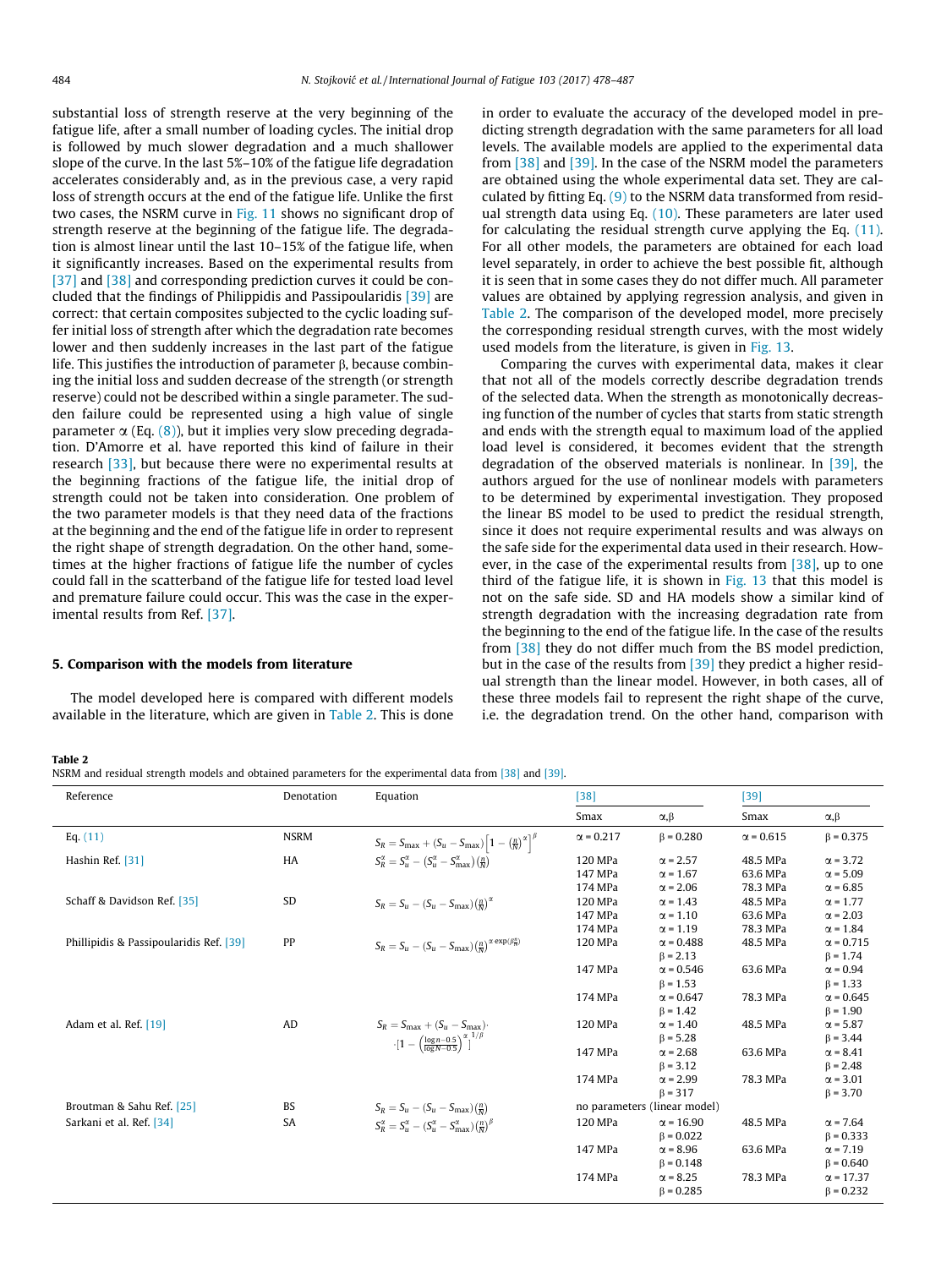<span id="page-7-0"></span>

Fig. 13. Comparison of the residual strength curves obtained by application of the developed model and standard models from literature.

the experimental data shows that the NSRM model follows degradation trends much more accurately. The curve passes mainly through the middle of the observed data points and, unlike the HA, SA and BS model, never goes outside the scatterband of the observed residual strengths. The NSRM model represents one of the most conservative models in the first part of the fatigue life and a non-conservative one in the last part. Its degradation trend matches SA, AD and, to a slightly lesser extent, the PP model. These models were rated by Philippidis and Passipoularidis [\[39\]](#page-9-0) as some of the most accurate residual strength models. All of them have two parameters to be determined experimentally and can take into consideration the initial drop of strength. The difference between the NSRM model and the models from literature can be found in [Table 2](#page-6-0). In the case of the models from literature, the values of their parameters in this analysis show that there is no linear connection between the load level and parameter values. Moreover, the parameter  $\alpha$  of the SA model is almost identical for two stress levels, but significantly different at the third level. This is found for both experimental data sets. On the other hand, the NSRM model shows a very good shape of the curve for all stress levels using a

single set of parameter values. This could be attributed to the application of the strength reserve approach.

It must be pointed out that all the data used to validate the proposed model were obtained by testing under single stress ratio and layup configuration, which implies an extensive experimental effort is needed for full characterization of the material. However, the normalized nature of the model proposed here offers the possibility, like the model proposed by Harris  $[17]$ , to be coupled with the normalized fatigue life models and used in techniques such as progressive fatigue damage modeling. The major advantage of the model proposed here is that, by using a single set of parameters for all stress levels, it matches the strength degradation trend observed in analyzed experimental data better than the best fits of other models, obtained for each stress level separately. Thus, obtained parameters could be used for stress levels that were not tested experimentally, which reduces the required experimental effort. This is of great importance for accurate analysis and failure prediction of composites under fatigue loading, especially of those subjected to occasional overloads during the service life. On the other hand, it was shown in [Fig. 6](#page-4-0) that the proposed equation could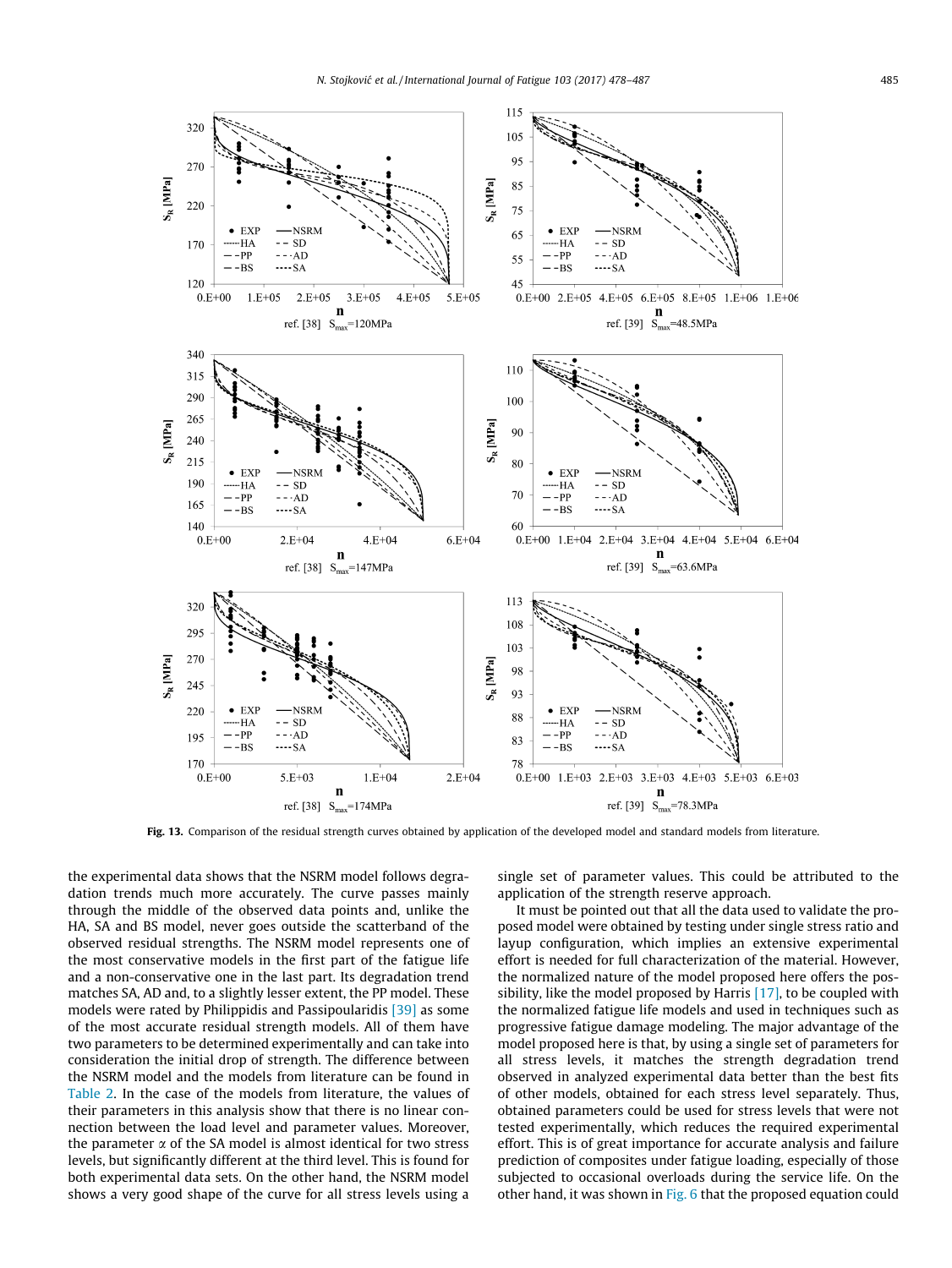<span id="page-8-0"></span>represent other types of degradation trends seen in composites, such as sudden death and wear-out.

### 6. Conclusions

The mathematical NSRM model was developed to predict strength degradation of the composites subjected to cyclic loading with constant amplitude. The model is phenomenological, and based on the difference between the residual strength and the maximum load in the loading cycle. The two-parameter equation was proposed, which could account for the initial drop of strength at the beginning of the fatigue life, as well as sudden drop in the latter part of it. The mathematical nature of the developed model allows for various shapes of degradation curve, depending on the values of the parameters. It requires a single set of parameters values to predict residual strength regardless of load level.

It was validated using experimental data from three different sources, and compared to the standard models from the literature. A high correlation with the experimental data from the literature was observed. The accuracy of the model is emphasized by matching the shape of the curve of the models that are described in the literature as some of the most accurate. The main advantage of the NSRM model is that it allows parameters to be determined using experimental results obtained from testing at only a few levels of cyclic loading and subsequent prediction of strength degradation for load levels that are not tested experimentally. Therefore, the developed model could significantly reduce the required experimental effort for determining strength degradation curves in cases where the loading spectrum consists of many loading levels. This makes the model suitable for use as a basis to predict degradation of composites at variable amplitude loadings.

Further research will focus on the suitability of this model for the cases of compressive or changing sign cyclic loading as well as for investigating the influence of load ratio on the values of model parameters. Finally, the model could be used to predict strength degradation and, subsequently, the fatigue life of composites subjected to variable amplitude loading.

#### Acknowledgements

Financial support was provided by the German Academic Exchange Service (DAAD) through the project SEEFORM. This support is acknowledged.

#### References

- [1] Reising R, Shahrooz B, Hunt V, Neumann A, Helmicki A, Hastak M. Close look at construction issues and performance of four fiber-reinforced polymer composite bridge decks. J Compos Constr 2004;8:33–42. [http://dx.doi.org/](http://dx.doi.org/10.1061/(ASCE)1090-0268(2004)8:1(33)) [10.1061/\(ASCE\)1090-0268\(2004\) 8:1\(33\)](http://dx.doi.org/10.1061/(ASCE)1090-0268(2004)8:1(33)).
- [2] Zhong Y, Joshi SC. Environmental durability of glass fiber epoxy composites filled with core-shell polymer particles. Mater Des 2016;92:866-79. [http://dx.](http://dx.doi.org/10.1016/j.matdes.2015.12.124) g/10.1016/j.matdes.2015.12.124
- [3] Case SW, Reifsnider KL, Lesko JJ. Philosophies for Assessing Durability of Commercial and Infrastructure Composite Systems, Composite Materials: Testing, Design, and Acceptance Criteria, ASTM STP 1416, Zureick A, Nettles AT, editors., American Society for Testing and Materials International, West Conshohocken, PA, 2002, 173–189.
- [4] Shenoy V, Ashcroft IA, Critchlow GW, Crocombe AD. Fracture mechanics and damage mechanics based fatigue lifetime prediction of adhesively bonded joints subjected to variable amplitude fatigue. Eng Fract Mech 2010;77:1073–90. <http://dx.doi.org/10.1016/j.engfracmech.2010.03.008>.
- [5] Rafiee R. Stochastic fatigue analysis of glass fiber reinforced polymer pipes.<br>Compos Struct 2017:167:96-102. http://dx.doi.org/10.1016/ 2017;167:96-102. compstruct.2017.01.068.
- [6] Rafiee R, Elasmi F. Theoretical modeling of fatigue phenomenon in composite pipes. Compos Struct 2017:161:256-63. http://dx.doi.org/10.1016/ pipes. Compos Struct [j.compstruct.2016.11.054](http://dx.doi.org/10.1016/j.compstruct.2016.11.054).
- [7] Bie H, Li X, Liu P, Liu Y, Xu P. Fatigue life evaluation of high pressure hydrogen storage vessel. Int J Hydrogen Energy 2010;35:2633–6. [http://dx.doi.org/](http://dx.doi.org/10.1016/j.ijhydene.2009.04.037) [10.1016/j.ijhydene.2009.04.037.](http://dx.doi.org/10.1016/j.ijhydene.2009.04.037)
- [8] Li Q, Piechna J, Müeller N. Simulation of fatigue failure in composite axial compressor blades. Mater Des 2011;32:2058–65. [http://dx.doi.org/10.1016/](http://dx.doi.org/10.1016/j.matdes.2010.11.051) [j.matdes.2010.11.051](http://dx.doi.org/10.1016/j.matdes.2010.11.051).
- [9] Kong C, Kim T, Han D, Sugiyama Y. Investigation of fatigue life for a medium scale composite wind turbine blade. Int J Fatigue 2006;28:1382-8. [http://dx.](http://dx.doi.org/10.1016/j.ijfatigue.2006.02.034) [doi.org/10.1016/j.ijfatigue.2006.02.034.](http://dx.doi.org/10.1016/j.ijfatigue.2006.02.034)
- [10] Shenoy V, Ashcroft Ia, Critchlow GW, Crocombe aD, Abdel Wahab MM. Strength wearout of adhesively bonded joints under constant amplitude fatigue. Int J Fatigue 2009;31:820–30. [http://dx.doi.org/10.1016/j.](http://dx.doi.org/10.1016/j.ijfatigue.2008.11.007) iifatigue.2008.11.007
- [11] Post NL, Case SW, Lesko JJ. Modeling the variable amplitude fatigue of composite materials: a review and evaluation of the state of the art for spectrum loading. Int J Fatigue 2008;30:2064–86. [http://dx.doi.org/10.1016/j.](http://dx.doi.org/10.1016/j.ijfatigue.2008.07.002) iifatigue.2008.07
- [12] Hwang W, Han KS. Fatigue of composites-fatigue modulus concept and life prediction. J Compos Mater 1986;20:154–65. [http://dx.doi.org/10.1177/](http://dx.doi.org/10.1177/002199838602000203) 002199838602000203
- [13] Ye L. On fatigue damage accumulation and material degradation in composite materials. Compos Sci Technol 1989;36:339–50. [http://dx.doi.org/10.1016/](http://dx.doi.org/10.1016/0266-3538(89)90046-8) 0266-3538(89)90046
- [14] [Whitworth MA. Cumulative damage in composites. J Eng Mater Technol](http://refhub.elsevier.com/S0142-1123(17)30281-5/h0070) [1990;112:358–61.](http://refhub.elsevier.com/S0142-1123(17)30281-5/h0070)
- [15] Whitworth HA. A stiffness degradation model for composite laminates under fatigue loading. Compos Struct 1997;40:95–101. [http://dx.doi.org/10.1016/](http://dx.doi.org/10.1016/S0263-8223(97)00142-6) [S0263-8223\(97\)00142-6.](http://dx.doi.org/10.1016/S0263-8223(97)00142-6)
- [16] Yang JN, Lee LJ, Sheu DY. Modulus reduction and fatigue damage of matrix dominated composite laminates. Compos Struct 1992;21:91-100. [http://dx.](http://dx.doi.org/10.1016/0263-8223(92)90044-D) [doi.org/10.1016/0263-8223\(92\)90044-D](http://dx.doi.org/10.1016/0263-8223(92)90044-D).
- [17] Adam T, Dickson RF, Jones C, Reiter H, Haris B. A power law fatigue damage model for fibre-reinforced plastic laminates. Proc Inst Mech Eng Part C J Mech<br>Eng Sci 1986;200:155-66. http://dx.doi.org/10.1243/ Eng Sci 1986;200:155–66. [http://dx.doi.org/10.1243/](http://dx.doi.org/10.1243/PIME_PROC_1986_200_111_02) [PIME\\_PROC\\_1986\\_200\\_111\\_02](http://dx.doi.org/10.1243/PIME_PROC_1986_200_111_02).
- [18] Gathercole N, Reiter H, Adam T, Harris B. Life prediction for fatigue of T800/ 5245 carbon-fibre composites: I. Constant-amplitude loading. Int J Fatigue 1994;16:523–32. [http://dx.doi.org/10.1016/0142-1123\(94\)90478-2](http://dx.doi.org/10.1016/0142-1123(94)90478-2).
- [19] Shokrieh MM, Lessard LB. Multiaxial fatigue behaviour of unidirectional plies based on uniaxial fatigue experiments — I Modelling. Int J Fatigue 1997;19:201–7. [http://dx.doi.org/10.1016/S0142-1123\(96\)00074-6.](http://dx.doi.org/10.1016/S0142-1123(96)00074-6)
- [20] [Shokrieh MM, Lessard LB. Progressive fatigue damage modeling of composite](http://refhub.elsevier.com/S0142-1123(17)30281-5/h0100) [materials. Part I: Model J Compos Mater 2000;34:1056–80.](http://refhub.elsevier.com/S0142-1123(17)30281-5/h0100)
- [21] Taheri-Behrooz F, Shokrieh MM, Lessard LB. Residual stiffness in cross-ply laminates subjected to cyclic loading. Compos Struct 2008;85:205–12. [http://](http://dx.doi.org/10.1016/j.compstruct.2007.10.025) [dx.doi.org/10.1016/j.compstruct.2007.10.025](http://dx.doi.org/10.1016/j.compstruct.2007.10.025).
- [22] Shokrieh MM, Taheri-Behrooz F. A unified fatigue life model based on energy method. Compos Struct 2006;75:444–50. [http://dx.doi.org/10.1016/](http://dx.doi.org/10.1016/j.compstruct.2006.04.041) [j.compstruct.2006.04.041](http://dx.doi.org/10.1016/j.compstruct.2006.04.041).
- [23] Owen MJ, Howe RJ. The accumulation of damage in a glass-reinforced plastic under tensile and fatigue loading. J Phys D Appl Phys 2002;5:1637-49. [http://](http://dx.doi.org/10.1088/0022-3727/5/9/319) [dx.doi.org/10.1088/0022-3727/5/9/319](http://dx.doi.org/10.1088/0022-3727/5/9/319).
- [24] [Halpin JC, Johnson TA. Kinetic models and structural reliability. Int J Fract](http://refhub.elsevier.com/S0142-1123(17)30281-5/h0120) [1972;8:465. 10.1007/BF00191112 Int J Fract \(1972\) 8: 465. 10.1007/](http://refhub.elsevier.com/S0142-1123(17)30281-5/h0120) [BF00191112](http://refhub.elsevier.com/S0142-1123(17)30281-5/h0120).
- [25] Broutman LJ, Sahu S. A new theory to predict cumulative fatigue damage in fibeglass reinforced plastics. In: Composite materials: testing and design (Second Conf.), ASTM STP 497, American Society for Testing and Materials, 1972, pp. 170–188.
- [26] Hahn HT, Kim RY. Proof testing of composite materials. J Compos Mater 1975;9:297–311. <http://dx.doi.org/10.1177/002199837500900308>.
- [27] Chou PC, Croman R. Degradation and sudden-death models of fatigue of graphite/epoxy composite. In: Composite materials: testing and design (Fifth Conference), ASTM STP 674, Tsai, S. W, Ed., American Society for Testing and Materials, 1979, pp. 431–454.
- [28] Yang JN. Fatigue and residual strength degradation for graphite/epoxy composites under tension-compression cyclic loadings. J Compos Mater 1978;12:19–39. [http://dx.doi.org/10.1177/002199837801200102.](http://dx.doi.org/10.1177/002199837801200102)
- [29] [Sendeckyj GP. Fitting models to composite materials fatigue data. In: Chamis](http://refhub.elsevier.com/S0142-1123(17)30281-5/h0145) [CC, editor. Test methods and design allowables for fibrous composites, ASTM](http://refhub.elsevier.com/S0142-1123(17)30281-5/h0145) [STP 734. American Society for Testing and Materials; 1981. p. 245–60](http://refhub.elsevier.com/S0142-1123(17)30281-5/h0145).
- [30] Dick TM, Jar PYB, Cheng JJR. Prediction of fatigue resistance of short-fibrereinforced polymers. Int J Fatigue 2009;31:284-91. [http://dx.doi.org/10.1016/](http://dx.doi.org/10.1016/j.ijfatigue.2008.08.011) i.iifatigue.2008.08.011.
- [31] Hashin Z. Cumulative damage theory for composite materials: residual life and residual strength methods. Compos Sci Technol 1985;23:1-19. [http://dx.doi.](http://dx.doi.org/10.1016/0266-3538(85)90008-9) [org/10.1016/0266-3538\(85\)90008-9](http://dx.doi.org/10.1016/0266-3538(85)90008-9).
- [32] [Shokrieh MM, Lessard LB. Multiaxial fatigue behaviour of unidirectional plies](http://refhub.elsevier.com/S0142-1123(17)30281-5/h0160) [based on uniaxial fatigue experiments — II Experimental evaluation. Int J](http://refhub.elsevier.com/S0142-1123(17)30281-5/h0160) [Fatigue 1997;19:209–17.](http://refhub.elsevier.com/S0142-1123(17)30281-5/h0160)
- [33] D'Amore A, Giorgio M, Grassia L. Modeling the residual strength of carbon fiber reinforced composites subjected to cyclic loading. Int J Fatigue 2015;78:31–7. <http://dx.doi.org/10.1016/j.ijfatigue.2015.03.012>.
- [34] Sarkani S, Kihl DP, Michaelov G, Bonanni DL. Comparative study of nonlinear damage accumulation models in stochastic fatigue of FRP laminates. J Struct Eng 2001;127:314–22. [http://dx.doi.org/10.5121/ijci.2013.2402.](http://dx.doi.org/10.5121/ijci.2013.2402)
- [35] Schaff JR, Davidson BD. Life prediction methodology for composite structures. Part I-constant amplitude and two-stress level fatigue. J Compos Mater 1997;31:128–57. [http://dx.doi.org/10.1177/002199839703100202.](http://dx.doi.org/10.1177/002199839703100202)